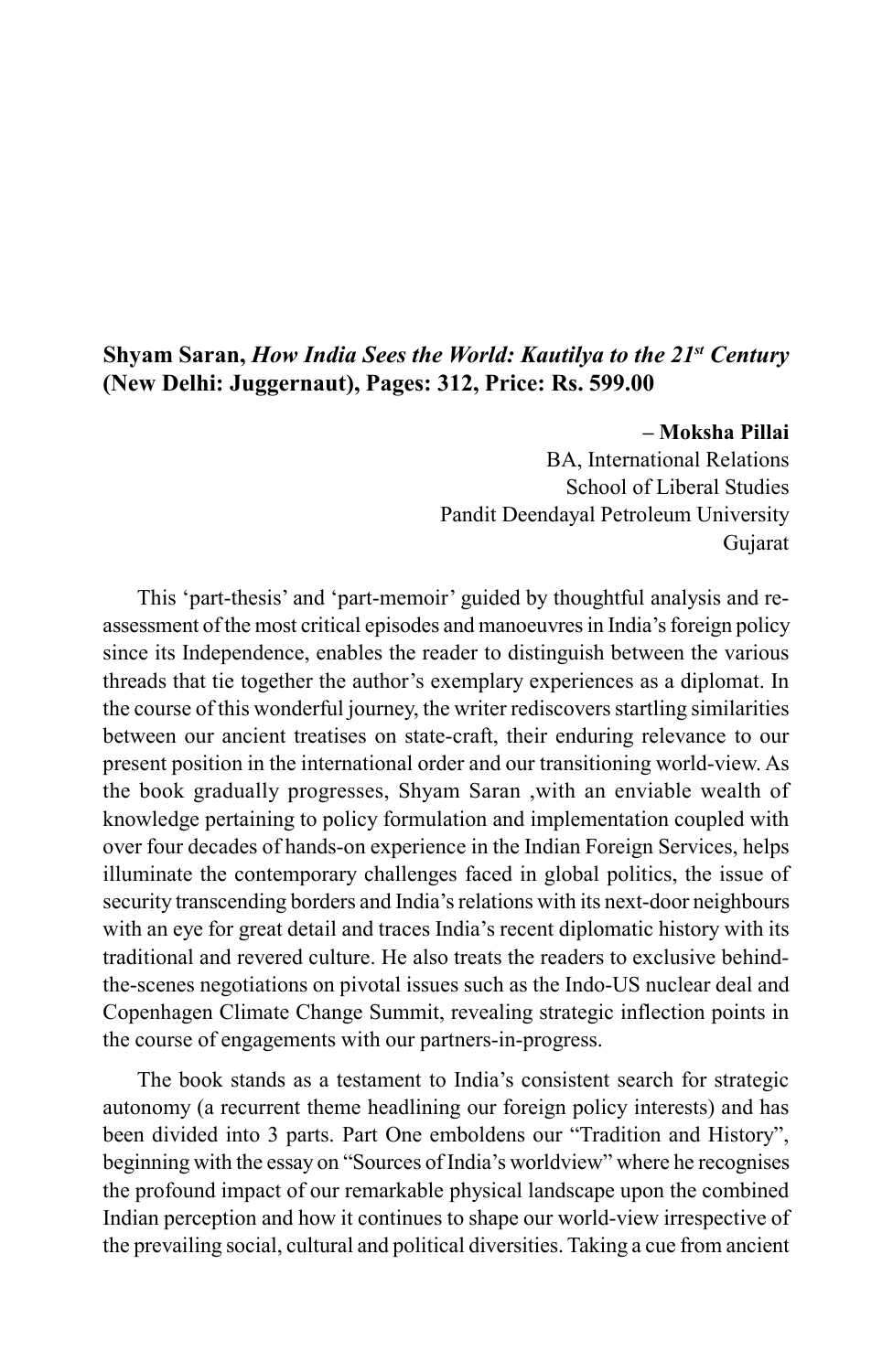texts such as the Arthashastra by Kautilya, Nitishastra by Kamandaki, Bhagavata Purana and Narada Purana, Saran draws on the dynamic theoretical frameworks of these masterpieces to analyse the multipolar landscape of contending states. The Mandala Theory, proposed by Chanakya, dominates much of the narrative by enlisting the various components of national power (Swamins, Amatyas, Rashtra, etc.) and formulating policy options for expanding states in a multistate setting, when confronted by a hostile state. Whereas the *Nitishastra* lays emphasis on wise-counsel (Mantra-shakti) than on the power of the king (based on his treasury), his army (Prabhava) or his own temperament (Utsaha-shakti).

The author goes into lengthy details, quoting the preferable qualities in a royal ambassador and the manner in which he should be conducting himself. Saran considers it worthy to examine India's worldview within the framework of the Mandala Theory; an action which triggers astounding revelations such as the Jambudwipa Mandala, which doesn't ascribe its superiority to the Bharatavarsha but rather radiates outwards; implying that the latter is furthermore superior, an idea diametrically opposite to the Chinese worldview which considers the core to be the most advanced of all. The author highlights the gradual metamorphosis of closely integrated states into several sovereign and fragmented ones while its security remains vulnerable to developments in its neighbouring countries. He considers the"reconciliation of our security interests" as a major impediment to the growth of our nation owing to the large extent of our subcontinent, the solution to which can be devised by the implementation of an inclusive strategy via imposition of security perspectives on other countries and by the creation of political, cultural, economic and security policies to design a web of interdependencies and bank on the leverage of its size and asymmetric strengths vis-a-vis its neighbours to achieve a level of interconnectedness that would supersede all borders.

The author also draws attention to the benefits of dense engagements and productive co-operation which would eventually result in a shared regional identity and expansive yet shared politico-socio-economic interests with the rest of the world. Our crossroads culture is the result of the confluence of several languages, cultures, religions and belief systems, all of which have immensely contributed to create an identity that is uniquely ours.

Shyam Saran goes on to map the forces that shaped our foreign policy post-Independence. He defends Nehru's world-view and believes India's policy of *non-alignment,* in a Cold War era, was born out of a sense of practicality which primarily served its own strategic interests. As Saran asserts, it was "a policy assuring relative autonomy to a newly emerging country in a polarised international environment."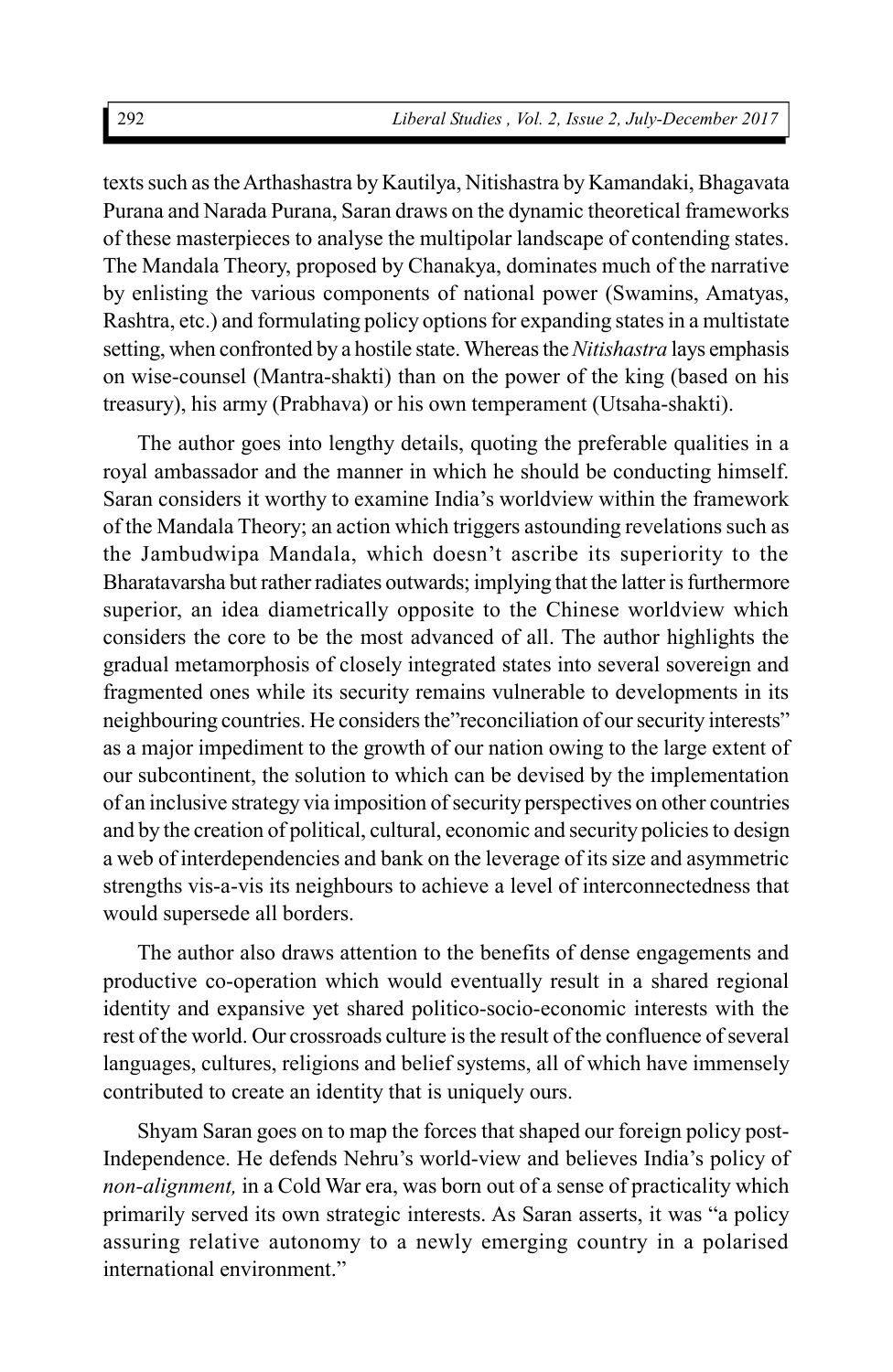Saran views the Indian subcontinent as a single geopolitical and ecological space, despite our multicultural diversities and economic interdependencies, circumventing national boundaries as the ultimate objective of India's foreign policy. Interestingly, his approach may also justify India's quest for a South Asian Customs Union, a common currency and even a South Asian Parliament, regardless of the strategic importance we accord to our boundaries. Besides, the deep rooted asymmetry of South Asian politics holds India prisoner from playing a larger role keeping it at odds with its immediate periphery. Saran sees hope in India becoming a powerful engine of growth for all its neighbours: as an opportunity and not an adversary. Thus, after establishing a convincing cyclorama, he moves onto focus upon India's immediate neighbourhood and its fractious relationship with important neighbours – Pakistan, China and Nepal, in Part Two: Neighbours.

The author, a Chinese expert, emphasises that there is a lack of familiarity with Chinese culture and their peculiar world-view. The Chinese believe that China's delegation as an under-developed country was an aberration of the last few centuries and that they are destined to regain their rightful position as a global power. If India is to address the Chinese challenge, it must familiarise itself with their way of strategic thinking. Saran argues that the belief that we are heading to a China-dominated world is overblown, given that China is still way behind the United States economically, militarily and in technological advancements.

Talking of Indo-Nepal relations, Saran also discusses China's engagement in Nepal, where he was posted during 2002-04 (against the cyclorama of an India-backed dialogue between a seven-party alliance and Maoists laying the ground for them to join the mainstream and the fall of monarchy). In the face of China's continual economic expansions, leading to its increased involvement in Nepal's domestic politics, Saran visualises India's Nepalese policy as continuing to be "episodic, crisis-driven and weak".

On the age-old question of Pakistan, Saran states that the equation between the countries isn't going to drastically change overnight through any big-bang affair because of deeply entrenched differing viewpoints. His alternative is a series of well thought-out modest steps resulting in a substantial cumulative outcome. The book asserts that India's future is tied to the stability and prosperity of its immediate neighbours. Hence, the regional economic integration of the subcontinent must rank as one of India's highest foreign policy priorities. The challenge here is to slowly transcend these political divisions and make borders increasingly irrelevant in economic trade terms, while acknowledging that the border conflicts with Pakistan aren't going to dissipate soon.